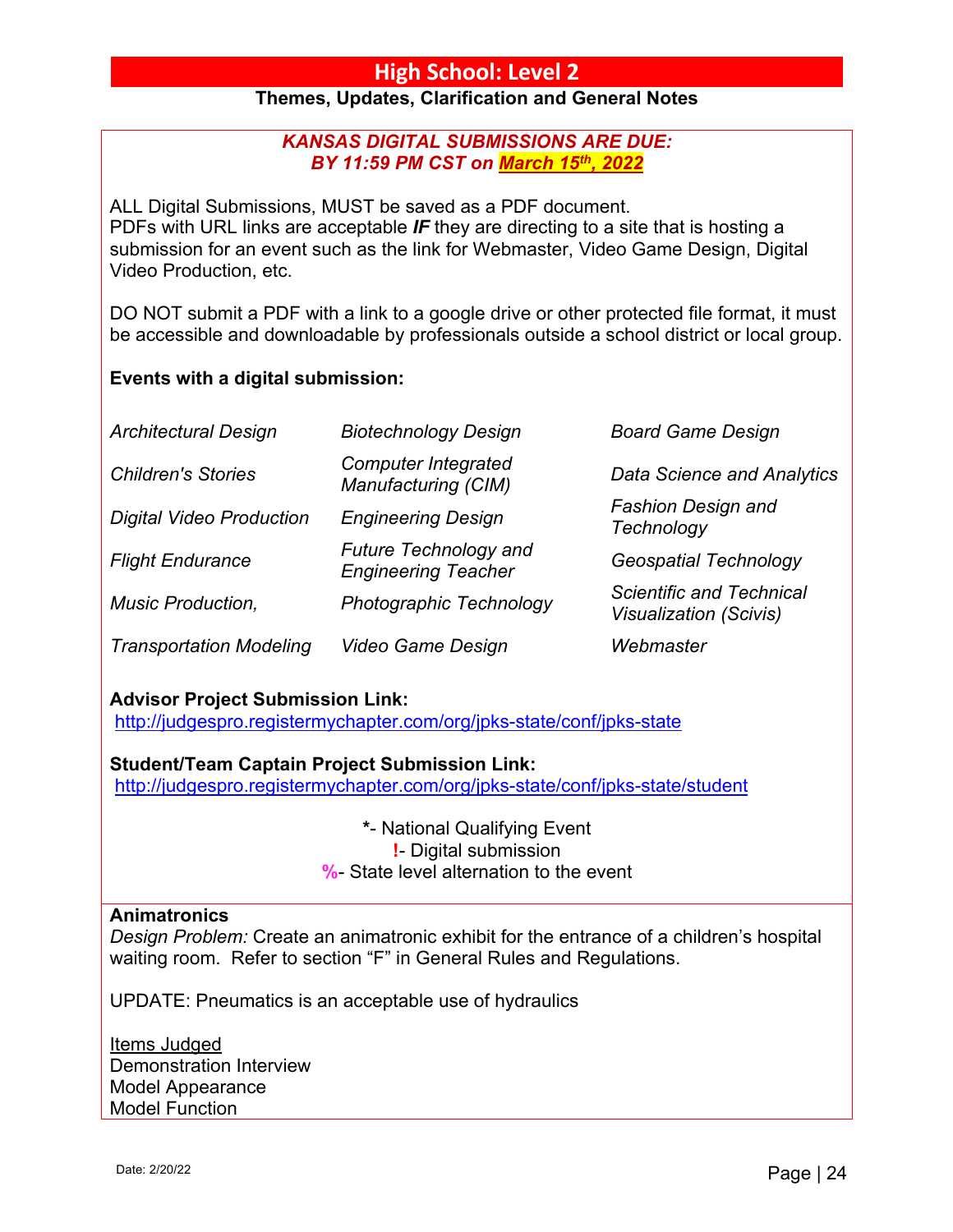# **!Architectural Design**

```
KANSAS Digital Submission Due Date: 11:59 PM CST on March 15th
    Include Images of Model in Portfolio
```
#### **Background:**

The National Park Service has been an amazing part of America for many years. The United States Congress made Yellowstone the first national park in 1872. Today, the NPS oversees 417 parks and monuments covering more than 84 million acres. Families plan vacations to explore and enjoy remote areas and nature. The parks strive to provide a safe experience for their visitors. A park ranger not only serves as a source of answers to important questions; park rangers also train and dedicate themselves to be an integral part of safety and the overall NPS experience.

**Challenge** (Design Considerations and Constraints): The 2022 design problem is to design a park lodge for 12 park rangers to live during the 10 months of the year they work in the park.

- 1. Conduct research on the types of lodges that are in current national parks for employees.
- 2. Select and identify the location of national park of the team's choice and incorporate the necessary building codes and materials available in the immediate area.
- 3. The design must include, as a minimum, a main living area, kitchen facilities, a pantry, library with 4 computer stations, a meeting room for 12 rangers, a storage area, and laundry facilities.
- 4. The lodge must have 12 individual sleeping rooms that include space for a bed, night stand, foot locker, a three-drawer dresser, a closet, and an exterior window.
- 5. The design may include one appropriate-sized deck/porch that could serve as the main entrance or an outdoor entertainment/classroom area.
- 6. Special attention should be incorporated for the source of electricity, water/sewer, and environmentally friendly systems.
- 7. The finished design can be one or two floors and must be contained on a 150'x200' plot of land.
- 8. A 24"x24" site board must be used for submitting the model.

UPDATE: Pre-Conference A. Documentation Portfolio includes the following required element: I. A photograph, in PDF format, of the finished model

Full rubric that reflects updates to the criteria/scoring in the Model Section of the rubric. The Assembly Plan/Site Board is no longer a requirement.

Items Judged Documentation Design Challenge Model Semi-Finalist Presentation/Interview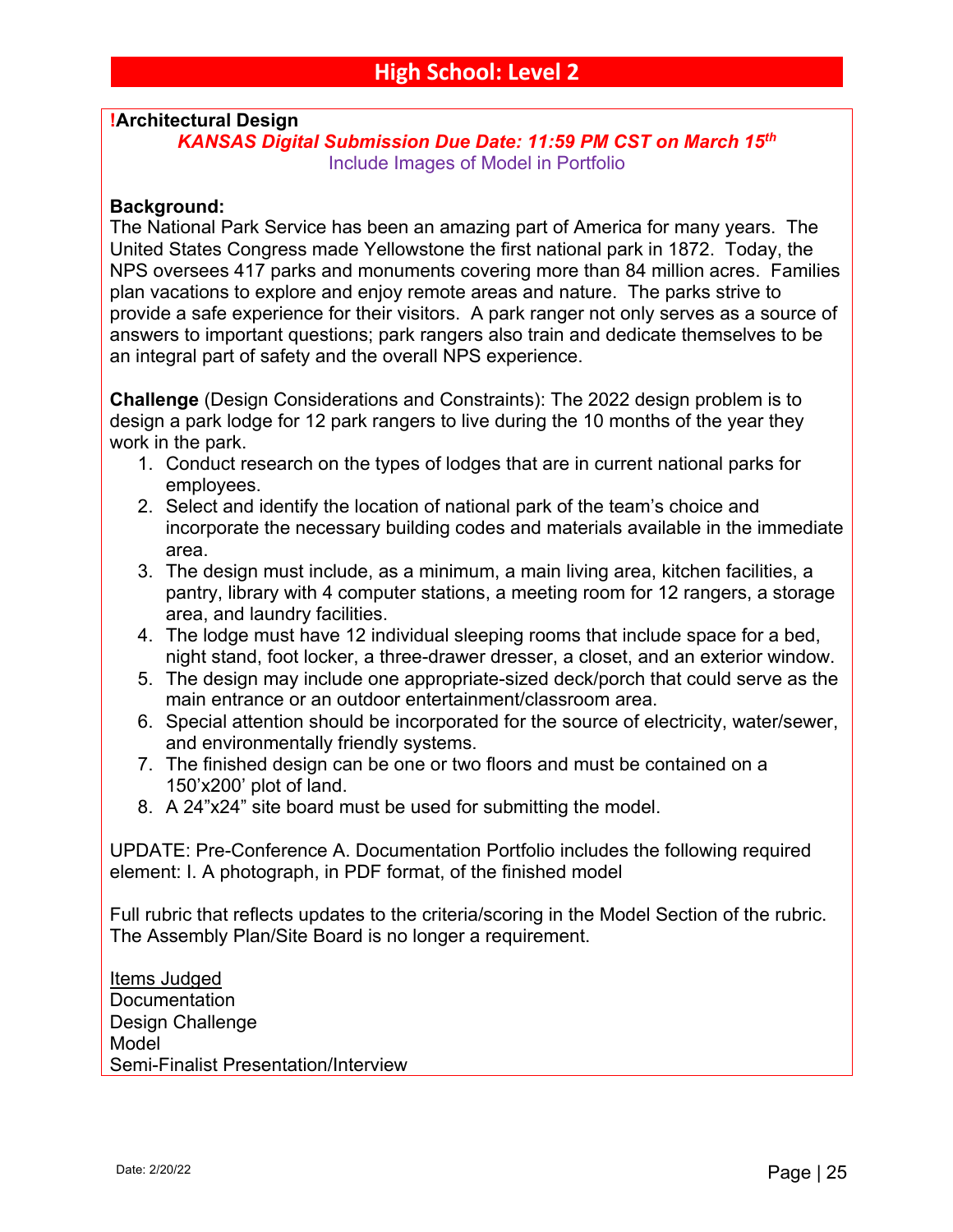# **!Biotechnology Design**

# *KANSAS Digital Submission Due Date: 11:59 PM CST on March 15th* Include Images of Prototype/Model in Portfolio

*Design Challenge:* You are employed by an environmental protection company that has been asked to create a solution to control or eradicate cyanobacteria, also known as blue green algae.

UPDATE: The title of the rubric table on page 68 should be "**Display**" instead of "**Digital Display**." There is no digital requirement for the 2022 national TSA conference.

Items Judged **Documentation** Display (includes possible prototype/model) Semi-Finalist Presentation/Interview

#### **!Board Game Design**

*KANSAS Digital Submission Due Date: 11:59 PM CST on March 15th* Include Images of game and all parts pre and post package in Portfolio

Items Judged **Documentation Packaging** Board Game Semi-Finalist Presentation/Interview/Demonstration

#### **Chapter Team**

The Navy-Blue Blazer with TSA patch is REQUIRED for this event. Participants in this event will compete as the same team of six (6) in both the preliminary (written exam) and the semifinal (oral presentation) rounds.

*%Kansas Quirk: The test is completed according to published schedule which may be prior to the start of the conference.* 

Items Judged Written Test Business Meeting Presentation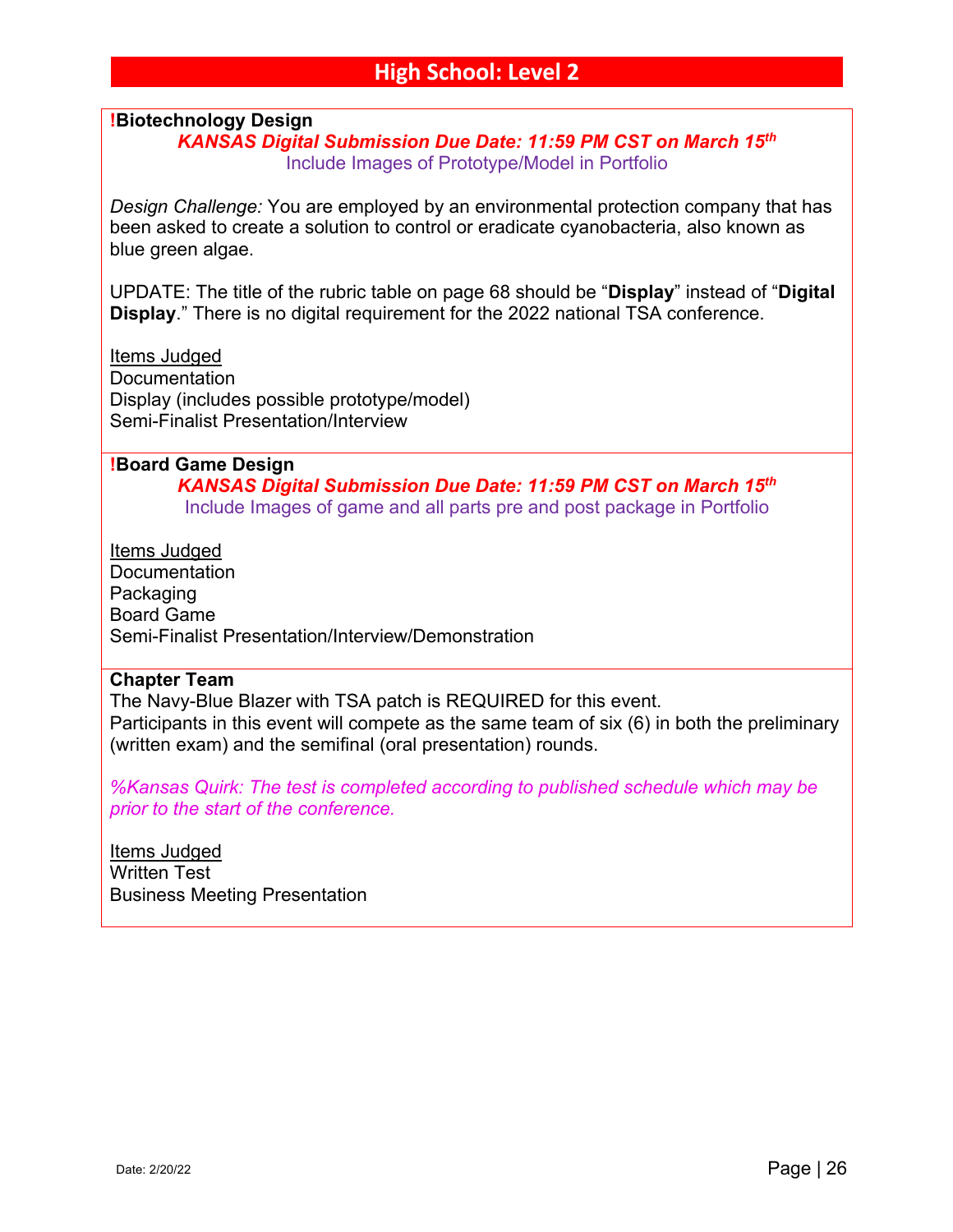# **!Children's Stories\***

# *KANSAS Digital Submission Due Date: 11:59 PM CST on March 15th* Include Images of Physical Storybook in Portfolio

*Theme:* Create a book for students in pre-k to 1st grade that showcases/promotes engineering. The solution must also include an activity to accompany the book for teachers to use with their students. The activity needs to be a PDF file submitted at the end of the portfolio documentation**.**

Items Judged **Documentation Storybook** Semi-Finalist Reading/Interview

## **Coding**

The following programming languages may be used to complete the assigned problems:

- C (version C11)
- $C++$  (version  $C++14$ )
- $C#$  (version 6.0)
- Java (version 10)
- Javascript (NodeJS version 8.10)
- Python (version 3.6)
- Ruby (version 2.5)
- Swift (version 4.2)

Additional languages may become available as we near the conference.

Participants will complete a series of coding problems site at the conference. Evaluation is based on the successful completion of the problems and the time in which it takes teams to complete all the challenges.

In addition to the specific HS Coding competition rules and regulations, students also must adhere to TSA's general rules (found in the HS competitive events guide).

The USA Computing Olympiad website and the ACM-ICPC International website are helpful resources for the Coding event. Additional resources that can be used to prepare for the event are listed below:

- https://icpc.baylor.edu/compete/preparation
- https://www.codechef.com/
- http://www.usaco.org/index.php?page=contests
- http://blog.hackerearth.com/2013/09/competitive-programming-gettingstarted\_11.html
- https://www.quora.com/What-is-the-best-strategy-to-improve-my-skills-incompetitive-programming-in-2-3-months

Items Judged Solution Development Testing of Solution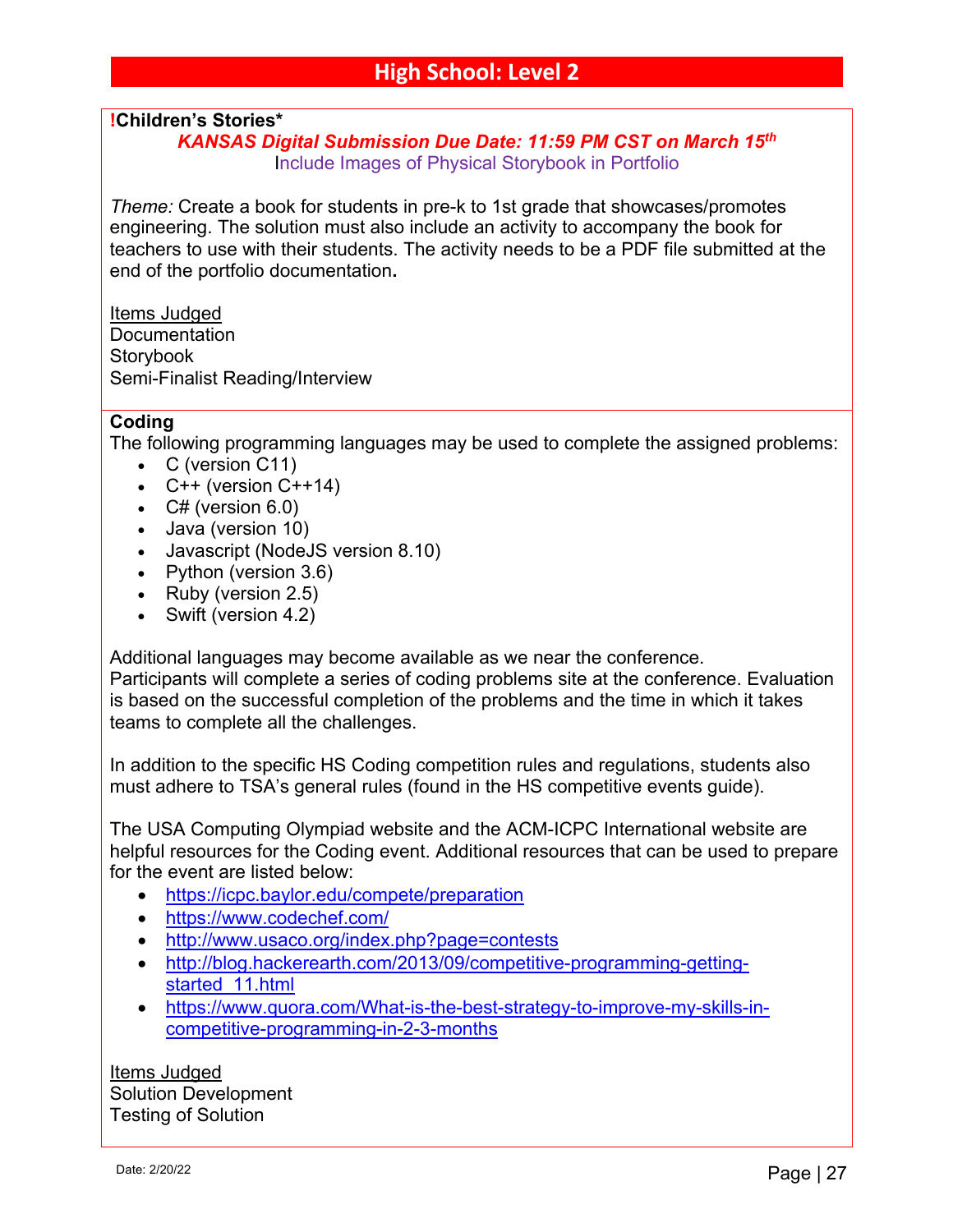#### **Computer-Aided Design 2D Architectural\*** Students can enter only ONE CAD Event not Both

*%Kansas Quirk: Exit interviews may be utilized in lieu of formal scheduled interviews*

Items Judged Solution to Problem Layout Architectural Application Software Utilization

**Computer-Aided Design 3D Engineering\*** Students can enter only ONE CAD Event not Both

*%Kansas Quirk: Exit interviews may be utilized in lieu of formal scheduled interviews*

Items Judged Solution to Problem Layout Engineering Application Software Utilization

# **!Computer Integrated Manufacturing (CIM)**

*KANSAS Digital Submission Due Date: 11:59 PM CST on March 15th* Include images of product and manufactured pieces in Portfolio

*Design Challenge:* Create an original design and build an ice cream scoop.

UPDATE:

Page 124 should read:

#### **B. Materials:**

1. The sample work pieces contain the subtractive **and/or** additive (CNC/3D printing) machined parts of the promotional product.

Page 127 should read: **Rubric** Component Analysis/Criteria: Additive **and/or** Subtractive Manufactured Product

Items Judged **Documentation** Component Analysis Semi-Finalist Presentation/Interview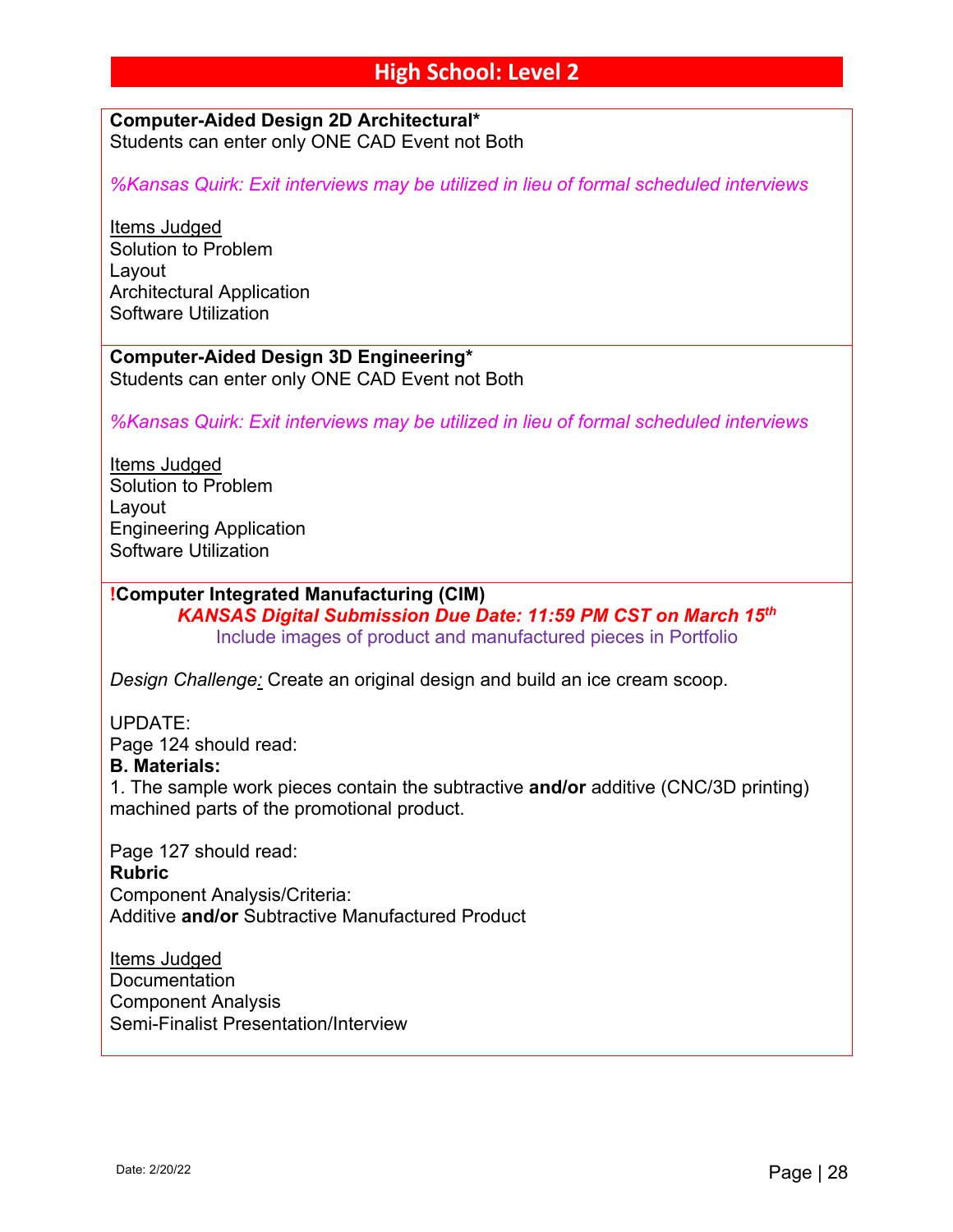# **High School: Level 2**

**Cybersecurity-** Not open at the 2022 State TSA Conference

# **Data Science and Analytics\*** *KANSAS Digital Submission Due Date: 11:59 PM CST on March 15th*

*%Kansas Clarification: Portfolio score determines who presents the Poster; Poster presentation score determines who does finalist problem; no interview after semi-finalist problem released*

Items Judged **Documentation** Scientific Poster Presentation Visualization Semi-Finalist Problem

#### **Debating Technological Issues\***

*Theme:* Disinformation on the Internet Subtopics

Subtopic #1: Medical research Subtopic #2: Remote learning Subtopic #3: AI data collection (Who is spying through devices?)

%Kansas Quirk: Using preliminary rounds depends on the number of teams entered

Items Judged **Debate** 

### **!Digital Video Production\*** *KANSAS Digital Submission Due Date: 11:59 PM CST on March 15th*

*Design Challenge*: A day in the life - self, school, family, friends, etc.

Items Judged **Documentation** Video Production Interview

#### **Dragster Design**

UPDATE: The body of the vehicle cannot be designed to cover the wheels in order to improve aerodynamics.

Items Judged Dragster Construction (Including Drawings) Semifinalist Interview Race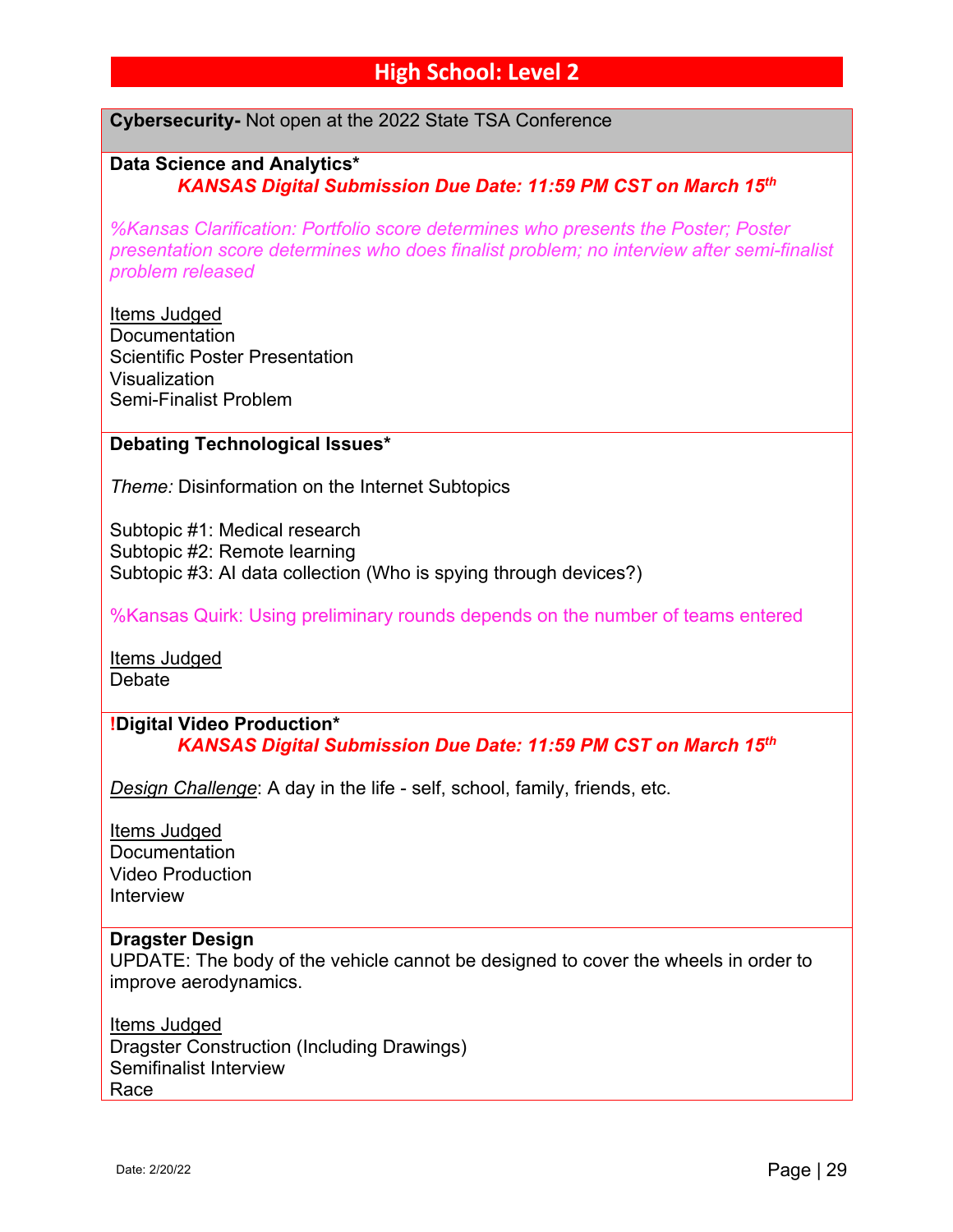# **!Engineering Design\***

*KANSAS Digital Submission Due Date: 11:59 PM CST on March 15th* Include Images of Display and Prototype/Model in Portfolio

*Theme*: Restore and improve an urban infrastructure

UPDATE: The link in the Overview to the Grand Challenges for Engineering (GCE) should be: http://www.engineeringchallenges.org/challenges/infrastructure.aspx

Items Judged **Documentation** Display/Model Semi-Finalist Presentation/Interview

## **Essays on Technology\***

Items Judged Essay

#### **Extemporaneous Speech\***

MUST place in the top 3 to be eligible to compete in this event at the National Level

There are no preliminary rounds

Item Judged Speech

**!Fashion Design and Technology\***

*KANSAS Digital Submission Due Date: 11:59 PM CST on March 15th* Include Images of Garments and Patterns in Portfolio

*Theme:*

Theme: Amusement theme parks open new attractions and rides annually. Create three (3) different prototypes of attire for park employees who operate a new family-friendly ride called the "Power Charger."

The park is open during all seasons throughout the year and this new ride has the color theme of red, white, and navy blue. One (1) of the three (3) prototypes is submitted for evaluation.

Items Judged **Documentation Patterns** Quality of Garments Semi-Finalist Presentation/Interview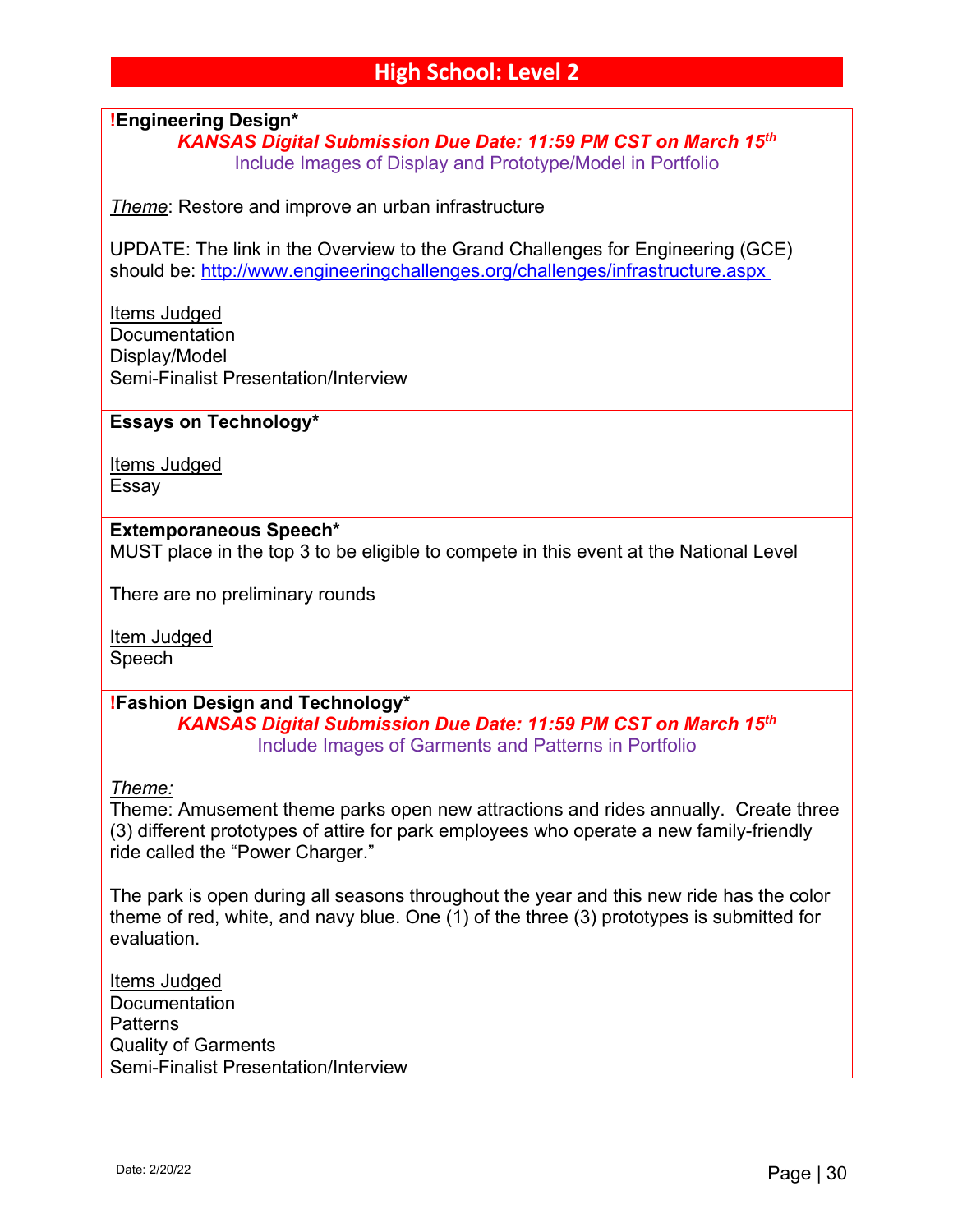**!Flight Endurance**

*KANSAS Digital Submission Due Date: 11:59 PM CST on March 15th*

Include Images of Plane and flight box in Portfolio

Items Judged **Documentation** Flight Times

### **Forensic Science**

*%Kansas Quirk: The test is completed according to published schedule which may be prior to the start of the conference.* 

Participants are required to bring the full forensics kit as outlined on p.210.

Items Judged Written Test (scores averaged) Analysis of Crime Scene

**!Future Technology and Engineering Teacher** *KANSAS Digital Submission Due Date: 11:59 PM CST on March 15th* Submit PDF with Instructional Video link, copyright & photo/video consent forms

Two videos for this event no Portfolio component

Items Judged Instructional Video Semi-Finalist Lesson Plan Video Presentation

#### **!Geospatial Technology**

*KANSAS Digital Submission Due Date: 11:59 PM CST on March 15th* Include Images of Infographic Map in Portfolio

*%Kansas Clarification: Portfolio score determines which Visual Infographic Map are evaluated; Visual Infographic Map score determines who will participate in the Semi-Final Defense Presentation/Interview*

*Theme:* Research a local, regional, state, or national manufacturing issue

Items Judged Documentation Portfolio The Visual Infographic Map Semi-Final Defense Presentation/Interview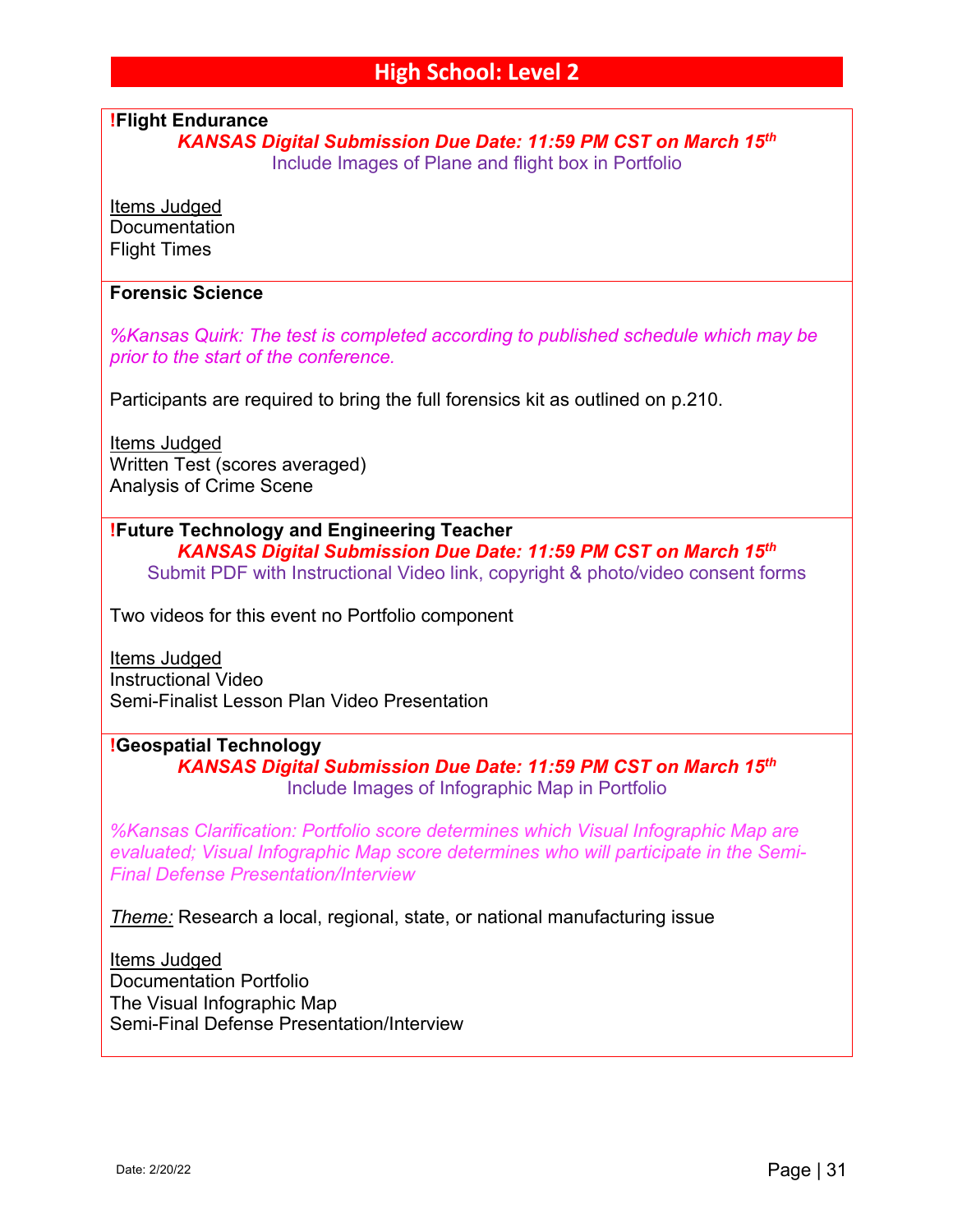**!Music Production\***

*KANSAS Digital Submission Due Date: 11:59 PM CST on March 15th* Include link to Audio in the Portfolio

Items Judged Documentation Portfolio Musical Piece Semi-Finalist Interview

## **On-Demand Video**

%Kansas Quirk:

-Teams have approximately **30 hours** to complete and submit their video -Confirm participation and pick up problem at the registration desk Wednesday beginning at 10:00am. Entries MUST be turned in by **4:00pm Thursday** to JudgePro(preferred) OR on a flash drive to the registration desk.

Items Judged **Production** 

# **!Photographic Technology**

*KANSAS Digital Submission Due Date: 11:59 PM CST on March 15th* Upload Portfolio as per guidelines in Event Guide

*Theme:* Challenges - personal, school, family, friends, etc.

#### %Kansas Quirk:

*SEMI-FINALISTS* will pick up the specific timeline and procedures for the Rotation Stations and Twenty-Four (24) Hour Independent Skills Challenge Day 1 of the Conference beginning at 10:00am.

Items Judged Photographic Portfolio Photographic Station Challenge (includes 5-minute Interview) Twenty-Four (24) Hour Independent Skills Challenge

# **Prepared Presentation\***

%Kansas Quirk:

Contestants will have Twenty-Four (24) Hour to prepare their presentation. The specific timeline and procedures will be picked up the Conference beginning at 10:00am.

Items Judged **Presentation** Stage Presence **Organization**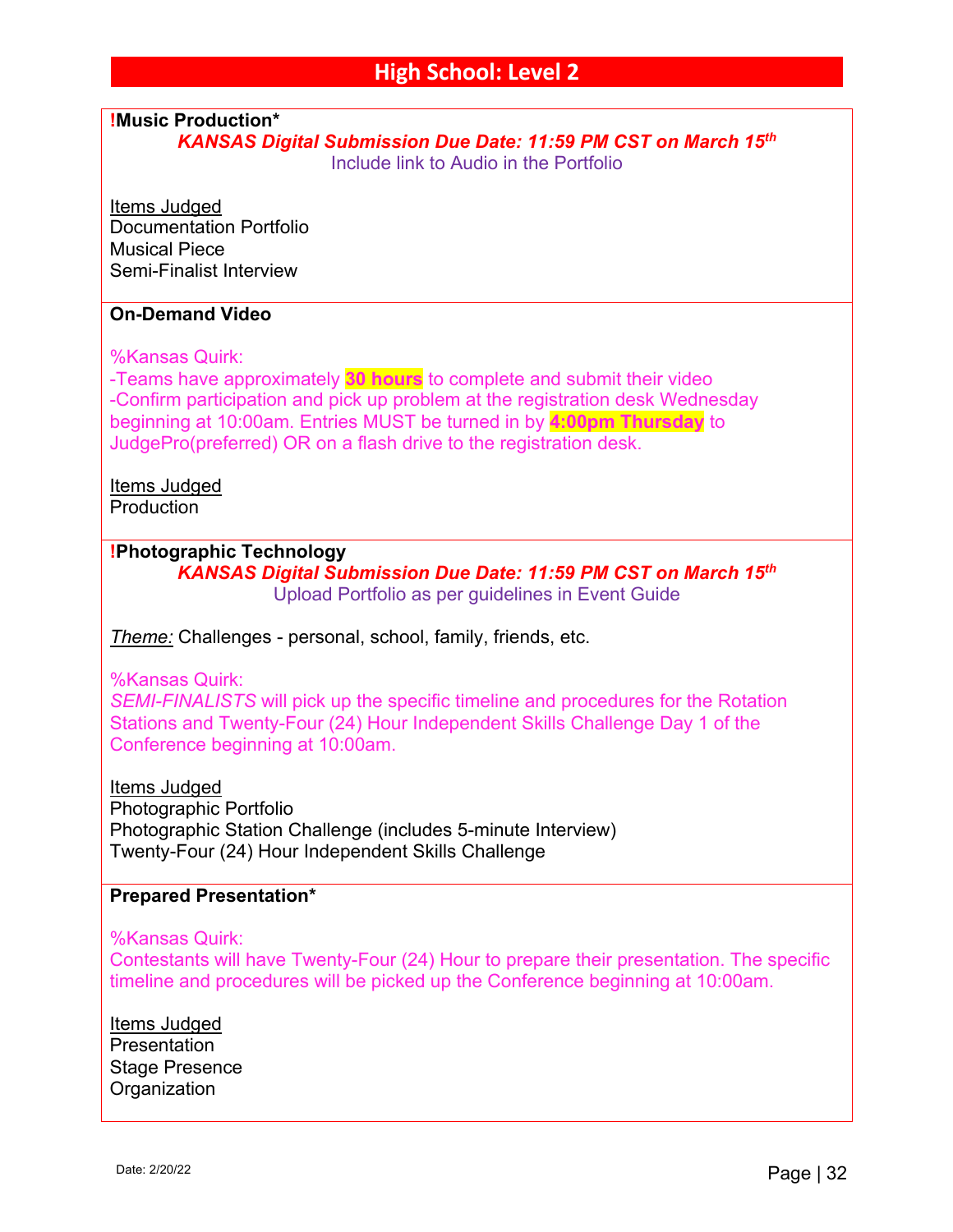# **Promotional Design\***

*Design Challenge:* Your school is hosting a student organization fair to promote clubs and activities. You have the responsibility of developing promotional materials to hand out to students at the fair who are interested in joining the TSA chapter. All items are to be placed into a two-pocket folder. All student and school names must be fictitious.

Items Judged Promotional Folder Cover Promotional Folder Contents Semifinal Problem

# **!Scientific Visualization (SciVis)**

*KANSAS Digital Submission Due Date: 11:59 PM CST on March 15th* Submit Visualization link in the Portfolio

Items Judged Documentation Portfolio Visualization Semifinalist Interview

#### **Software Development**

Live Demonstration of the Software.

Items Judged **Documentation** Software Design **Presentation** 

## **Structural Design and Engineering**

Develop a design for a railroad **Trestle Bridge** that spans a canyon that has a river running through it.

Click here for the problem statement. Click here for the HS Structural Team Verification Click here for Analysis and Assessment Form

UPDATE: Problem Statement, page 4 should read:

#### **Testing**

6. Each bottom end (foot) of the structure must be a minimum of 1 1/2" long (See Figure 1).

Items Judged Pre-Built Structure Onsite Structure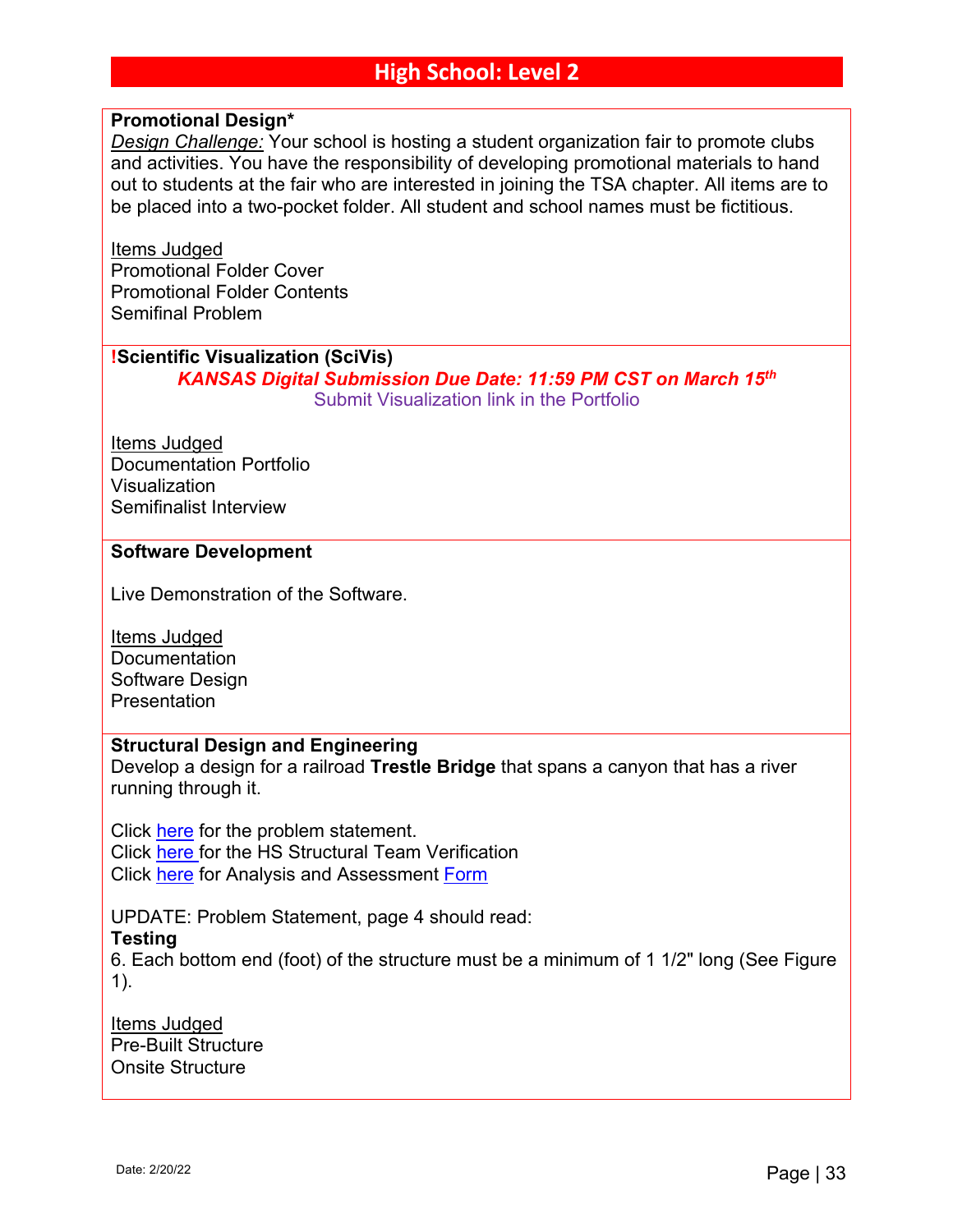# **High School: Level 2**

# **System Control Technology\***

%Kansas Quirk: Exit interviews may be utilized in lieu of formal scheduled interviews

Items Judged Inventor's Log Solution to Problem Programming Structure

#### **Technology Bowl**

The team of 3 students who take the written tests MUST be the same 3 students who compete in the oral rounds.

%Kansas Quirk: Test is completed online Day 1 of the Kansas State Conference.

Items Judged Written Test (averaged) Oral Competition

## **Technology Problem Solving**

*%Kansas Quirk: Kansas TSA commonly provides the materials to be used for the solution of the problem. Notice will be sent out prior to the Conference detailing what supplies, if any need to be brought.* 

*All toolbox tools listed in the event guide should be brought.*

Items Judged Testing of Solution

# **!Transportation Modeling**

*KANSAS Digital Submission Due Date: 11:59 PM CST on March 15th* Include Images of Model, and Display in Portfolio

*Theme:* History of package or product delivery vehicles

Items Judged Model and Display Documentation Portfolio